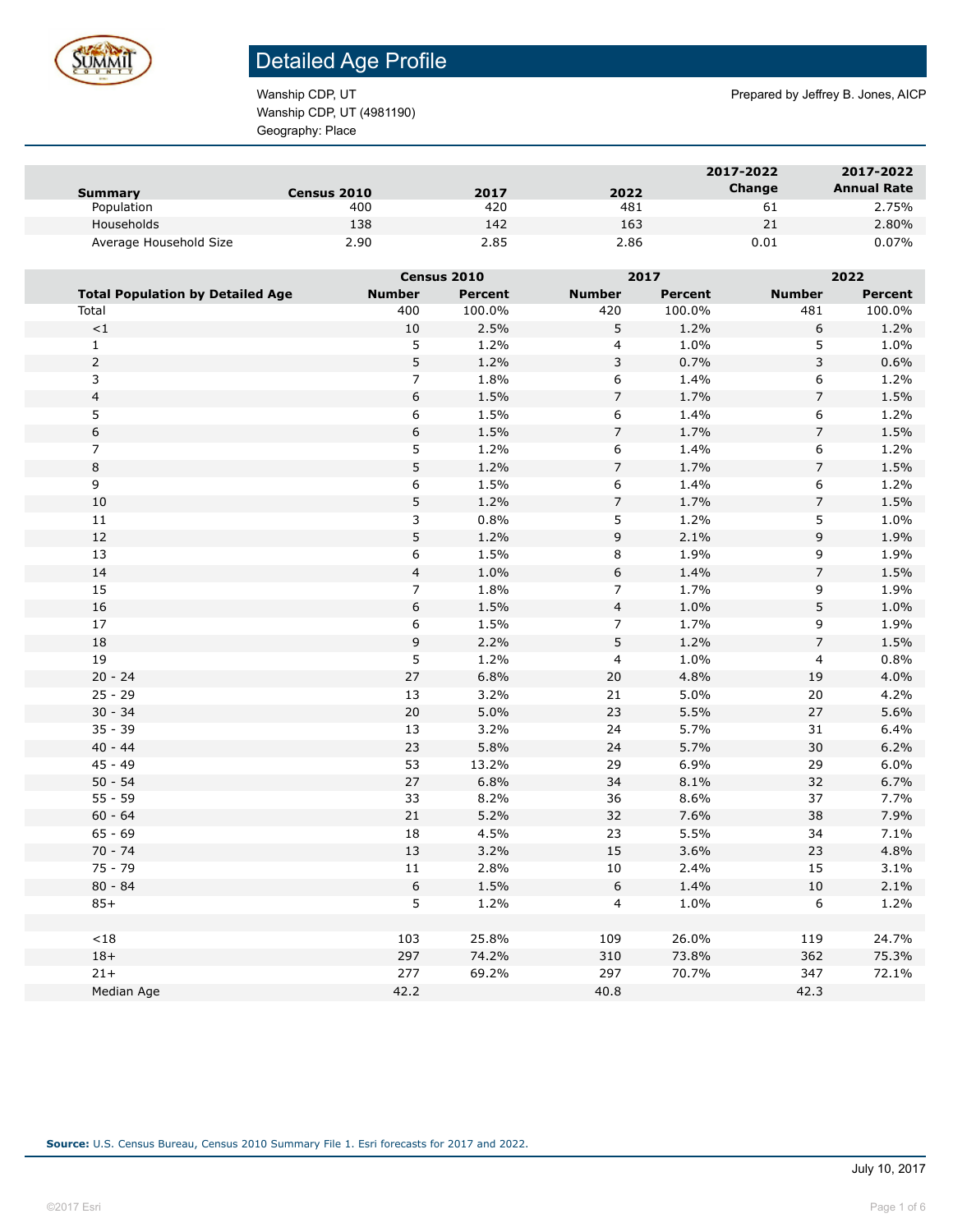

Wanship CDP, UT (4981190) Geography: Place

#### Total Population by Detailed Age



**Source:** U.S. Census Bureau, Census 2010 Summary File 1. Esri forecasts for 2017 and 2022.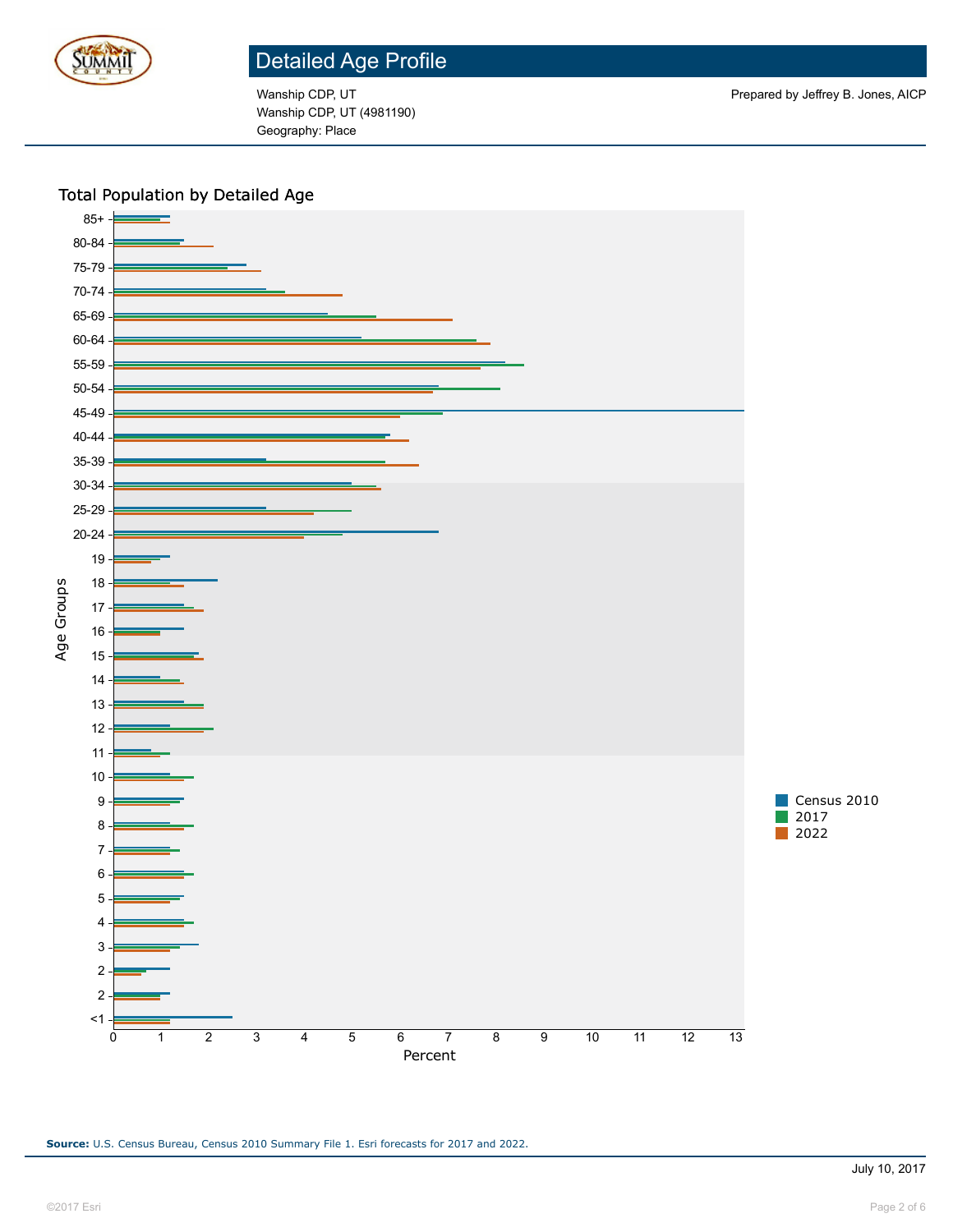

Wanship CDP, UT (4981190) Geography: Place

Wanship CDP, UT **Prepared by Jeffrey B. Jones, AICP** Prepared by Jeffrey B. Jones, AICP

|                                        |                  | Census 2010 | 2017                    |         |                         | 2022    |
|----------------------------------------|------------------|-------------|-------------------------|---------|-------------------------|---------|
| <b>Male Population by Detailed Age</b> | Number           | Percent     | Number                  | Percent | Number                  | Percent |
| Total                                  | 197              | 100.0%      | 212                     | 100.0%  | 243                     | 100.0%  |
| $\!<\!1$                               | $\overline{2}$   | 1.0%        | $\overline{2}$          | 0.9%    | 3                       | 1.2%    |
| $\mathbf{1}$                           | $\overline{2}$   | 1.0%        | $\overline{2}$          | 0.9%    | 3                       | 1.2%    |
| $\mathsf{2}\,$                         | 3                | 1.5%        | $\overline{2}$          | 0.9%    | $\overline{2}$          | 0.8%    |
| 3                                      | 5                | 2.5%        | 3                       | 1.4%    | 3                       | 1.2%    |
| $\overline{4}$                         | $\overline{2}$   | 1.0%        | 3                       | 1.4%    | 3                       | 1.2%    |
| 5                                      | $\overline{2}$   | 1.0%        | 4                       | 1.9%    | 4                       | 1.6%    |
| $\,$ 6 $\,$                            | $\overline{3}$   | 1.5%        | 3                       | 1.4%    | 3                       | 1.2%    |
| $\overline{7}$                         | $\overline{4}$   | 2.0%        | 4                       | 1.9%    | $\overline{\mathbf{4}}$ | 1.6%    |
| 8                                      | $\overline{2}$   | 1.0%        | 3                       | 1.4%    | 3                       | 1.2%    |
| 9                                      | 3                | 1.5%        | $\overline{2}$          | 0.9%    | $\overline{2}$          | 0.8%    |
| 10                                     | $\mathsf S$      | 2.5%        | $\overline{\mathbf{4}}$ | 1.9%    | $\overline{\mathbf{4}}$ | 1.6%    |
| 11                                     | $\overline{2}$   | 1.0%        | $\overline{2}$          | 0.9%    | $\overline{2}$          | 0.8%    |
| 12                                     | $\overline{2}$   | 1.0%        | 3                       | 1.4%    | 3                       | 1.2%    |
| 13                                     | $\overline{4}$   | 2.0%        | 4                       | 1.9%    | 5                       | 2.1%    |
| $14\,$                                 | 3                | 1.5%        | 3                       | 1.4%    | 3                       | 1.2%    |
| 15                                     | 5                | 2.5%        | 3                       | 1.4%    | 4                       | 1.6%    |
| 16                                     | $\overline{4}$   | 2.0%        | $\overline{2}$          | 0.9%    | 3                       | 1.2%    |
| 17                                     | $\mathbf{1}$     | 0.5%        | 3                       | 1.4%    | 4                       | 1.6%    |
| 18                                     | $\overline{4}$   | 2.0%        | 3                       | 1.4%    | $\overline{\mathbf{4}}$ | 1.6%    |
| 19                                     | $\overline{2}$   | 1.0%        | $\overline{2}$          | 0.9%    | $\overline{2}$          | 0.8%    |
| $20 - 24$                              | 13               | 6.6%        | $11\,$                  | 5.2%    | $10\,$                  | 4.1%    |
| $25 - 29$                              | 6                | 3.0%        | $11\,$                  | 5.2%    | 11                      | 4.5%    |
| $30 - 34$                              | $10$             | 5.1%        | 10                      | 4.7%    | 14                      | 5.8%    |
| $35 - 39$                              | $\overline{7}$   | 3.6%        | 12                      | 5.7%    | 14                      | 5.8%    |
| $40 - 44$                              | 9                | 4.6%        | $13\,$                  | 6.1%    | 15                      | 6.2%    |
| $45 - 49$                              | 26               | 13.2%       | 15                      | 7.1%    | 16                      | 6.6%    |
| $50 - 54$                              | 13               | 6.6%        | 18                      | 8.5%    | 16                      | 6.6%    |
| $55 - 59$                              | 18               | 9.1%        | 18                      | 8.5%    | 19                      | 7.8%    |
| $60 - 64$                              | 9                | 4.6%        | $17\,$                  | 8.0%    | 19                      | 7.8%    |
| $65 - 69$                              | 9                | 4.6%        | $12\,$                  | 5.7%    | 17                      | 7.0%    |
| $70 - 74$                              | $\boldsymbol{6}$ | 3.0%        | $\,8\,$                 | 3.8%    | 12                      | 4.9%    |
| $75 - 79$                              | 5                | 2.5%        | 5                       | 2.4%    | 8                       | 3.3%    |
| $80 - 84$                              | $\overline{4}$   | 2.0%        | 3                       | 1.4%    | 5                       | 2.1%    |
| $85+$                                  | $\overline{2}$   | 1.0%        | $\overline{2}$          | 0.9%    | 3                       | 1.2%    |
|                                        |                  |             |                         |         |                         |         |
| ${<}18$                                | 54               | 27.4%       | 52                      | 24.5%   | 57                      | 23.6%   |
| $18+$                                  | 143              | 72.6%       | 160                     | 75.5%   | 185                     | 76.4%   |
| $21+$                                  | 134              | 68.0%       | 153                     | 72.2%   | 177                     | 73.1%   |
| Median Age                             | 41.4             |             | 41.9                    |         | 43.0                    |         |
|                                        |                  |             |                         |         |                         |         |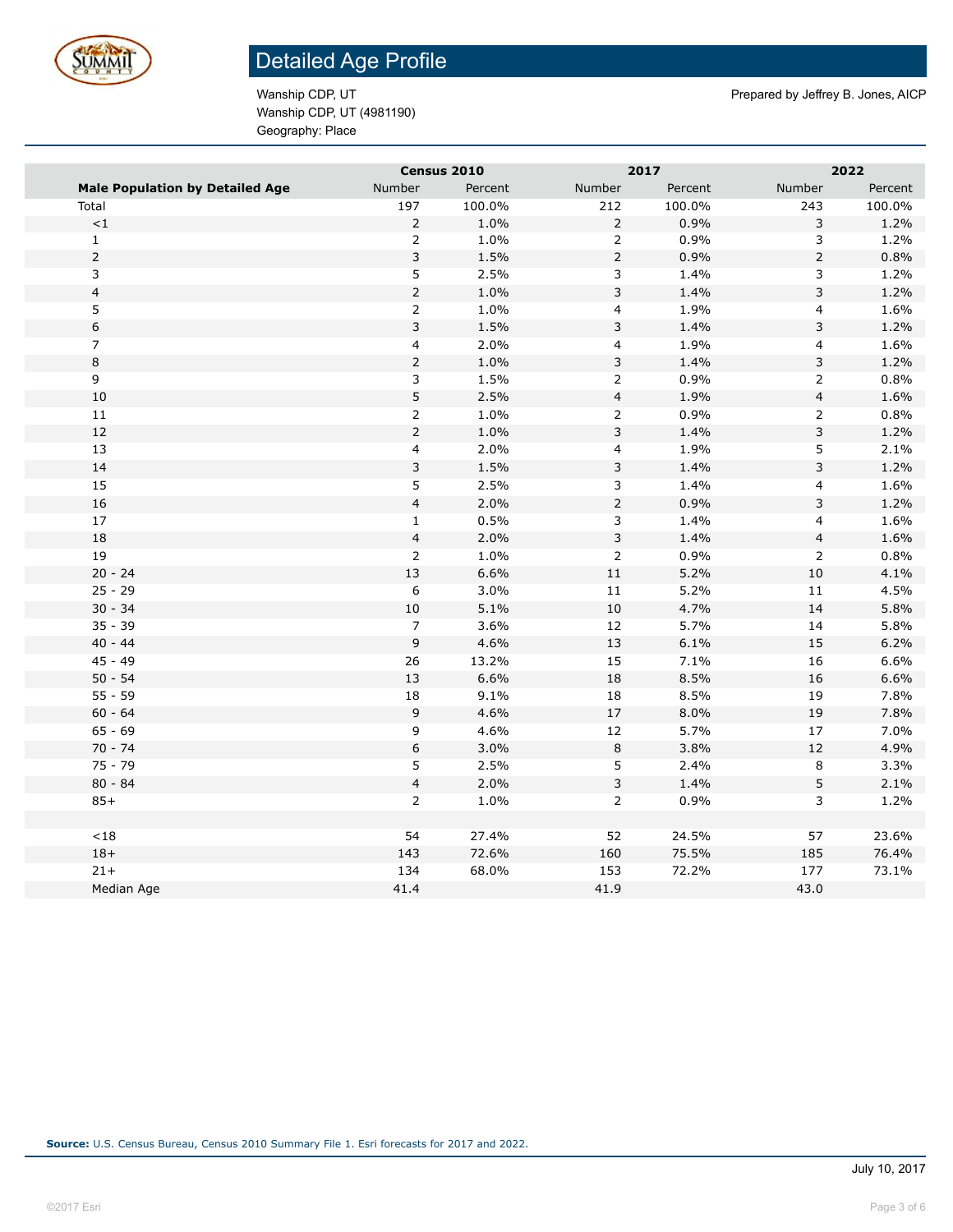

Wanship CDP, UT (4981190) Geography: Place

#### Male Population by Detailed Age

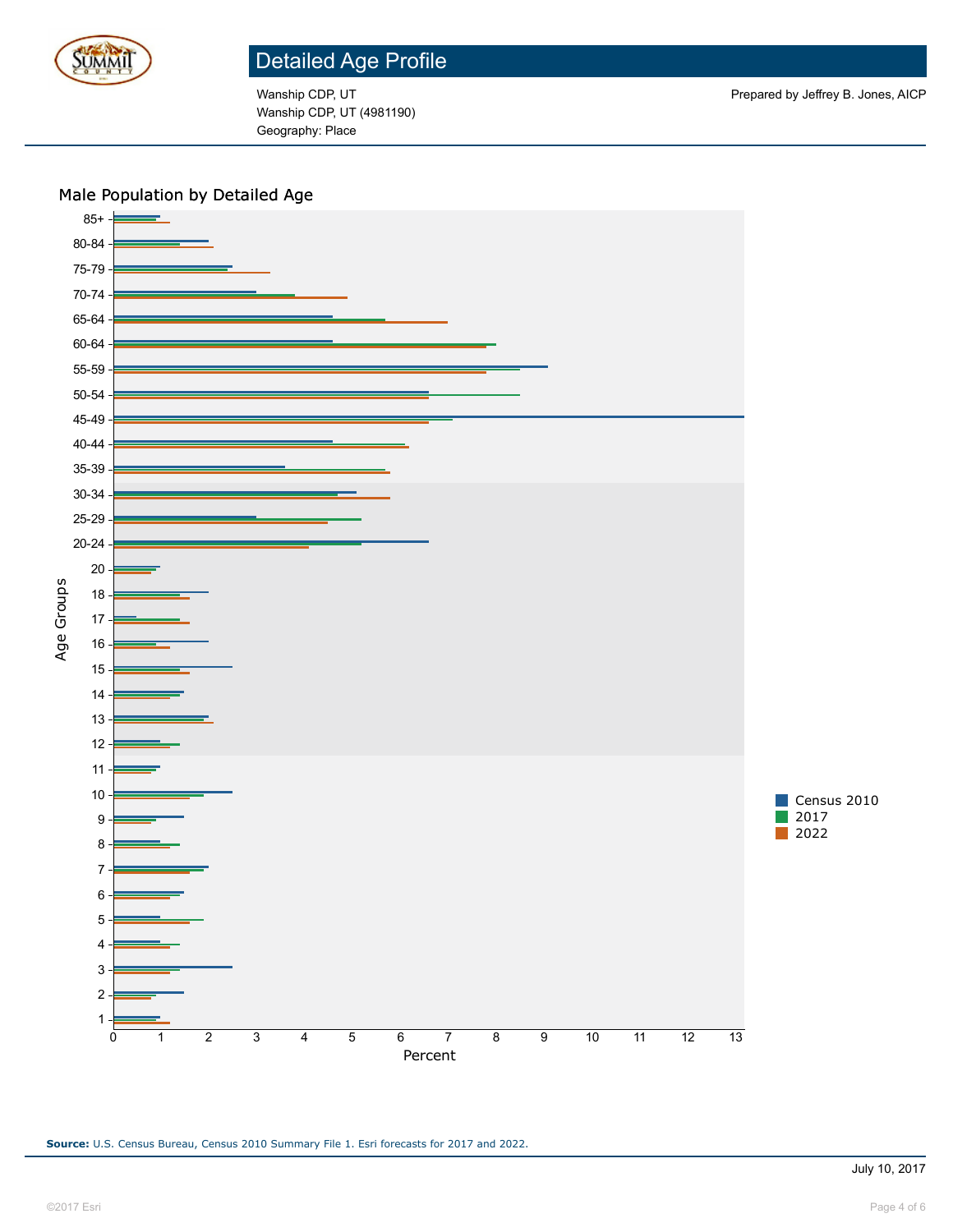

Wanship CDP, UT (4981190) Geography: Place

Wanship CDP, UT **Prepared by Jeffrey B. Jones, AICP** Prepared by Jeffrey B. Jones, AICP

|                                          |                         | Census 2010 |                          | 2017    |                         | 2022    |
|------------------------------------------|-------------------------|-------------|--------------------------|---------|-------------------------|---------|
| <b>Female Population by Detailed Age</b> | Number                  | Percent     | Number                   | Percent | Number                  | Percent |
| Total                                    | 203                     | 100.0%      | 208                      | 100.0%  | 238                     | 100.0%  |
| $\mathord{<}1$                           | $\,$ 8 $\,$             | 3.9%        | 3                        | 1.4%    | 3                       | 1.3%    |
| $\mathbf 1$                              | 3                       | 1.5%        | $\overline{2}$           | 1.0%    | $\overline{2}$          | 0.8%    |
| $\overline{2}$                           | $\overline{2}$          | 1.0%        | $\mathbf 1$              | 0.5%    | $\mathbf 1$             | 0.4%    |
| 3                                        | $\overline{2}$          | 1.0%        | 3                        | 1.4%    | 3                       | 1.3%    |
| $\overline{4}$                           | $\overline{\mathbf{4}}$ | 2.0%        | $\overline{\mathbf{4}}$  | 1.9%    | $\overline{\mathbf{4}}$ | 1.7%    |
| 5                                        | $\overline{\mathbf{4}}$ | 2.0%        | $\overline{2}$           | 1.0%    | $\overline{2}$          | 0.8%    |
| $\,$ 6 $\,$                              | 3                       | 1.5%        | $\overline{\mathbf{4}}$  | 1.9%    | $\overline{\mathbf{4}}$ | 1.7%    |
| $\overline{7}$                           | $\mathbf{1}$            | 0.5%        | $\overline{2}$           | 1.0%    | $\overline{2}$          | 0.8%    |
| $\,8\,$                                  | $\mathsf 3$             | 1.5%        | $\overline{\mathbf{4}}$  | 1.9%    | $\overline{\mathbf{4}}$ | 1.7%    |
| $\overline{9}$                           | 3                       | 1.5%        | $\overline{\mathbf{4}}$  | 1.9%    | 4                       | 1.7%    |
| 10                                       | $\mathsf 0$             | 0.0%        | 3                        | 1.4%    | 3                       | 1.3%    |
| 11                                       | $\mathbf{1}$            | 0.5%        | 3                        | 1.4%    | 3                       | 1.3%    |
| 12                                       | $\mathsf 3$             | 1.5%        | 6                        | 2.9%    | 6                       | 2.5%    |
| 13                                       | $\overline{2}$          | 1.0%        | $\overline{\mathbf{4}}$  | 1.9%    | 4                       | 1.7%    |
| 14                                       | $\mathbf 1$             | 0.5%        | 3                        | 1.4%    | $\overline{\mathbf{4}}$ | 1.7%    |
| 15                                       | $\overline{2}$          | 1.0%        | $\overline{\mathbf{4}}$  | 1.9%    | 5                       | 2.1%    |
| 16                                       | $\overline{2}$          | 1.0%        | $\overline{2}$           | 1.0%    | $\overline{2}$          | 0.8%    |
| $17\,$                                   | 5                       | 2.5%        | $\overline{\mathbf{4}}$  | 1.9%    | 5                       | 2.1%    |
| 18                                       | 5                       | 2.5%        | $\overline{2}$           | 1.0%    | 3                       | 1.3%    |
| 19                                       | 3                       | 1.5%        | $\overline{2}$           | 1.0%    | $\overline{2}$          | 0.8%    |
| $20 - 24$                                | 14                      | 6.9%        | 9                        | 4.3%    | 9                       | 3.8%    |
| $25 - 29$                                | $\overline{7}$          | 3.4%        | $10\,$                   | 4.8%    | 9                       | 3.8%    |
| $30 - 34$                                | $10\,$                  | 4.9%        | 13                       | 6.2%    | 13                      | 5.5%    |
| $35 - 39$                                | 6                       | 3.0%        | 12                       | 5.8%    | 17                      | 7.1%    |
| $40 - 44$                                | 14                      | 6.9%        | $11\,$                   | 5.3%    | 15                      | 6.3%    |
| $45 - 49$                                | 27                      | 13.3%       | 14                       | 6.7%    | 13                      | 5.5%    |
| $50 - 54$                                | 14                      | 6.9%        | 16                       | 7.7%    | 16                      | 6.7%    |
| $55 - 59$                                | 15                      | 7.4%        | 18                       | 8.7%    | 18                      | 7.6%    |
| $60 - 64$                                | $12\,$                  | 5.9%        | 15                       | 7.2%    | 19                      | 8.0%    |
| $65 - 69$                                | 9                       | 4.4%        | $11\,$                   | 5.3%    | $17\,$                  | 7.1%    |
| $70 - 74$                                | $\overline{7}$          | 3.4%        | $\overline{\phantom{a}}$ | 3.4%    | $11\,$                  | 4.6%    |
| $75 - 79$                                | 6                       | 3.0%        | 5                        | 2.4%    | $\overline{7}$          | 2.9%    |
| $80 - 84$                                | $\overline{2}$          | 1.0%        | 3                        | 1.4%    | 5                       | 2.1%    |
| $85+$                                    | 3                       | 1.5%        | $\overline{2}$           | 1.0%    | 3                       | 1.3%    |
|                                          |                         |             |                          |         |                         |         |
| < 18                                     | 49                      | 24.1%       | 57                       | 27.7%   | 62                      | 25.9%   |
| $18+$                                    | 154                     | 75.9%       | 150                      | 72.8%   | 177                     | 74.1%   |
| $21 +$                                   | 143                     | 70.4%       | 144                      | 69.9%   | 170                     | 71.1%   |
| Median Age                               | 42.7                    |             | 39.6                     |         | 41.5                    |         |